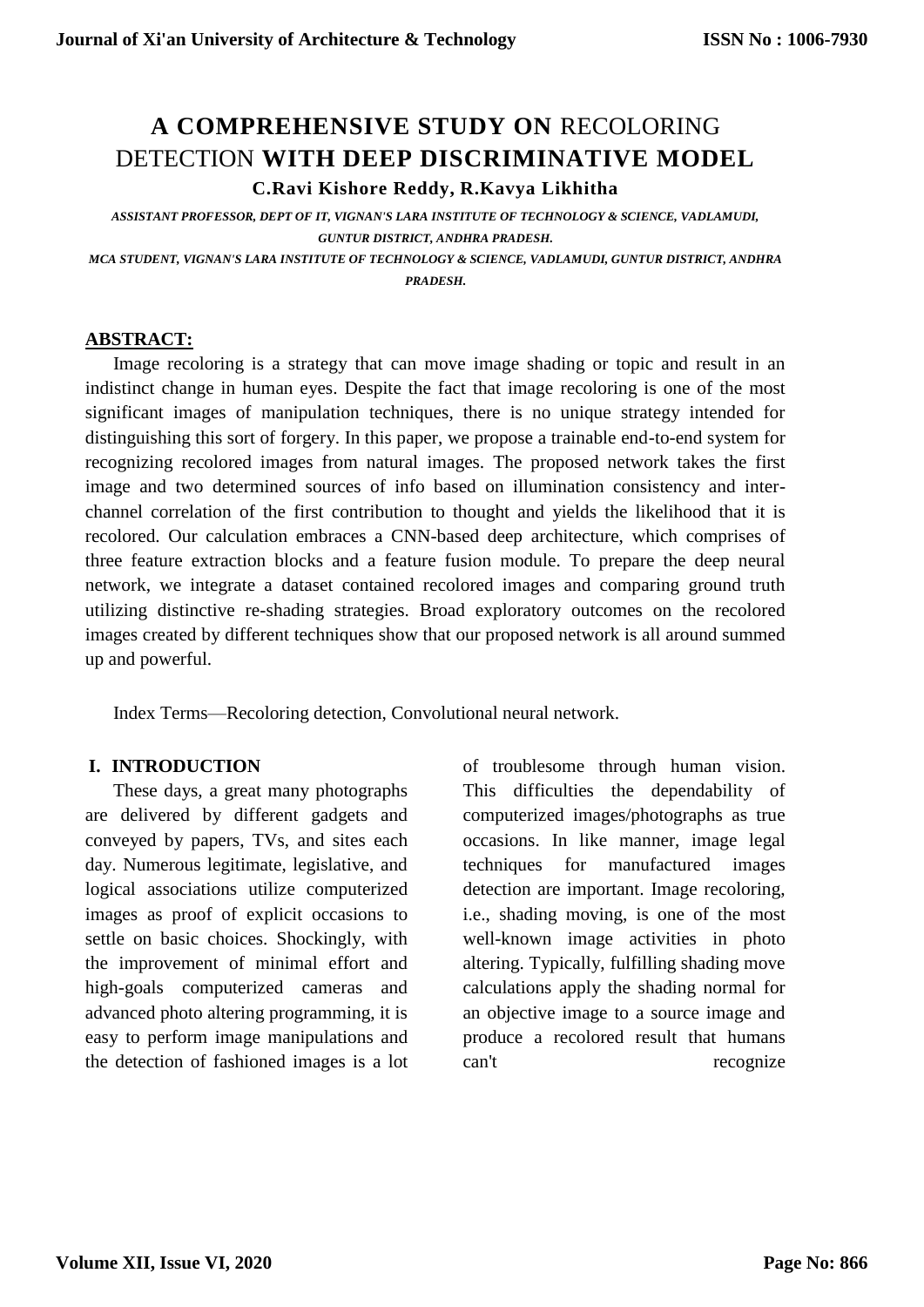

Fig. 1. Can you identify which one is recolored? (a) presents an authentic image while (b) is a recolored image generated by [4]. Three different regions in (a) are recolored: the sky region, the sea area and the bridge. Note it is hardly to tell which one is recolored though human vision system.

One such model is appeared in Figure 1. Figure 1(a) shows a credible image and Figure 1(b) is a recolored image produced by the This work is bolstered by National Key Research and Development recoloring technique. The recolored image in Figure 1(b) has three distinct locales with (a): the sky district, the ocean territory, and the scaffold. Be that as it may, both the light blue sky in Figure 1(a) and the deep blue sky in (b) are similarly credible in the human vision system. Albeit OK recolored images may leave no visual hints as appeared in Figure 1(b), they may adjust the fundamental image textures.

Albeit various strategies have been proposed for image criminology, for example, grafting, duplicate move, and upgrade. Apparently, there are no legal sciences techniques extraordinarily intended for shading moving regardless of whether adjusting the shade of an image is one of the most widely recognized undertakings in image preparing. In this manner, it is important to configuration approaches for recoloring detection. In this work, we exploit two textures just as the first information image to recognize whether an image is recolored. Past fashioned image detection approaches center around factual connections of carefully assembled appearance features between the first and altered images. For instance, Stamm. show that pixel esteem mappings abandons ancient rarities and identify upgrade by watching the inherent fingerprints in the pixel esteem histogram. Be that as it may, these best in class strategies are restricted by the handplanned priors or heuristic prompts which might be less powerful for certain images. For example, the strategy proposed isn't probably going to recognize altered images if the pixel esteem histogram in the wake of altering keeps smooth.

#### **II. RELATED WORK**

Our motivation is to prepare a deep discriminative network for shading move detection. Likewise, we talk about the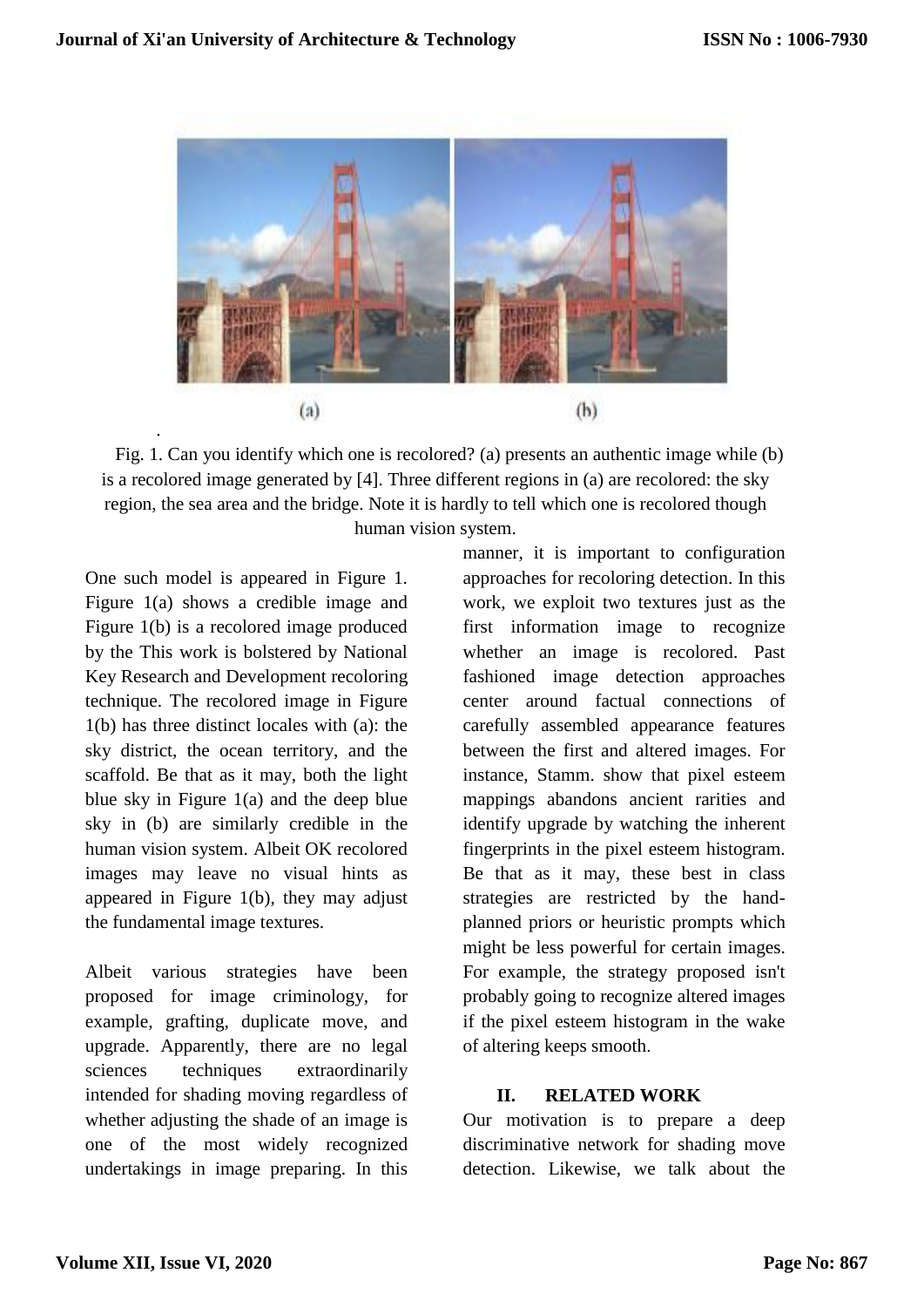most significant calculations including forgery detection strategies, shading move approaches in this segment. A. Forgery Detection Methods Forgery detection techniques intend to check the validness of images and can be extensively characterized into two classes: dynamic verification and inactive confirmation [10], [11], [3]. In dynamic confirmation techniques, information concealing techniques are utilized where a few codes are inserted into the images during age. These codes are utilized for additional checking to verify the inventiveness of image. Dynamic validation techniques can be additionally arranged into two kinds: advanced marks and computerized watermarking. Watermarking installs watermarks into images at the hour of image procurement while advanced marks insert some auxiliary data extricated from images at the obtaining end into the images. Bunches of work has been proposed in both advanced watermarking – and computerized marks .

For instance, two image confirmation calculations are proposed in to implant an image digest based on blunder diffusion halftoning procedure, into the image in the Integer Wavelet Transform space and the Discrete Cosine Transform area, individually. Lu et al. build a basic advanced mark utilizing image content data in the wavelet change space for image verification. The principle disadvantage of these methodologies remains that they should be embedded at the hour of recording, which restricts these ways to deal with uncommonly prepared advanced cameras. Likewise, the earlier data is essential for a validation procedure. Latent validation likewise called image crime scene investigation which has no prerequisite for earlier data. Advanced image crime scene investigation are based on the supposition that altering is probably going to change the fundamental measurements and recognize genuineness of an image by distinguishing these irregularities. Most calculations first partition the info image into different covering blocks of various shape and afterward the feature extraction from each square happens. At that point, the arranging is done based on the features. In conclusion, some morphological activities are applied to identify the manufactured area. Different techniques have been utilized to distinguish forgery, for example, DWT [4], DCT [5], SVD [6], SIFT [7] , LLE [8] and HGOM [9]. Uninvolved techniques can be additionally named forgery dependent strategies [5], [6], [3] and forgery independent strategies [31]. Forgery independent techniques recognize falsifications independent of forgery type or can manage different sorts of imitations. For example, a bound together system for deciding image respectability is introduced by Chen et al. [1] utilizing a stochastic unique finger impression of imaging sensors named photoresponse nonuniformity commotion. Conversely, forgery dependent strategies are intended to recognize a lone specific kind of frauds, for example, joining and duplicate move.

Rao et al. [5] recognize the nearness of joining based on the irregularities moving haze. Since forgery dependent techniques center around abusing the interesting trademark for a particular undertaking, these strategies as a rule have better execution on a particular forgery detection task. In this work, we propose a forgery dependent strategy that is intended for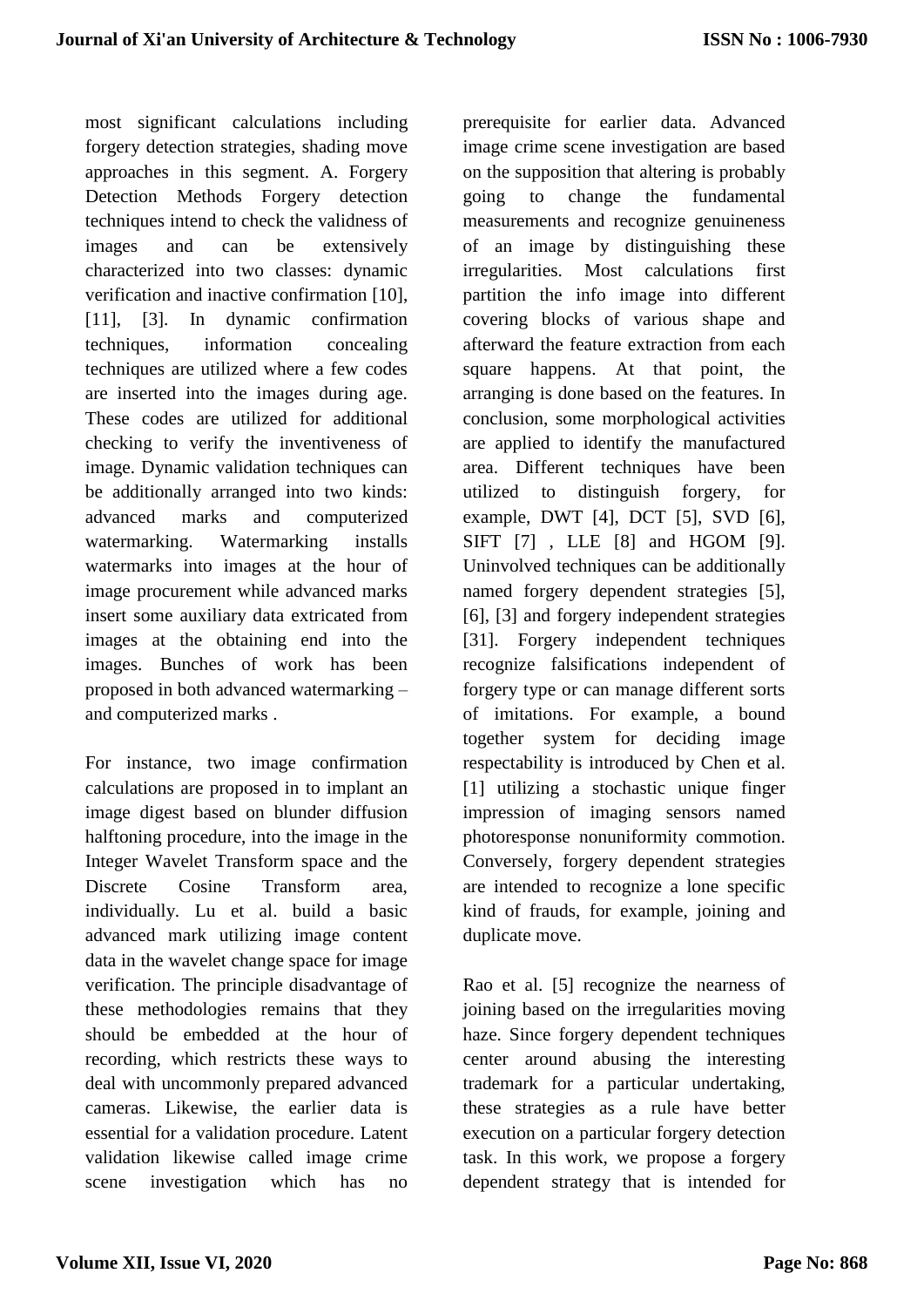recoloring detection. B. Shading Transfer Approaches Recent advances in computerized image preparing and upgrade techniques have made new and helpful applications conceivable. One includes shading manipulation, which challenges the dependability of computerized images by creating top notch composite recolored images. One generally utilized sort of strategies for moving the shading is model based recoloring based on the insights of the shading dissemination in images.

In [1], Reinhard et al. propose a shading move technique by comprehensively moving hues. They apply a straightforward factual examination to forcing one image's shading qualities on another in the Lab shading space. The shading moving can viably and proficiently create a persuading yield. A refined probabilistic model is utilized in [14] to additionally improve this procedure. To all the more likely perform nonlinear shading alterations,

Pitie et al. [3] use a Ndimensional likelihood thickness capacity and utilize a postprocessing calculation to keep up the angle field of the first image. In [2], Beigpour et al. present a physical model of the image development and apply to shading moving, making the outcomes increasingly sensible. All the above techniques require a model image as info and we call this sort of strategies model based recoloring. Another sort of recoloring strategies is based on alter spread, which means drawing writes on various districts and engendering these alters to pixels automatically. This procedure for spreading client alters is presented in [3] initially.

An and Pellacini [16] extend this work by appropriately approximating the affinities between all pixels. Chen et al. [3] propose a sparsity-based alter spread by utilizing meager word reference learning for quickening and sparing memory. Palettebased recoloring strategies have been proposed as of late. A probabilistic factor diagram model is created by Lin et al. in [4] to get familiar with the properties of model examples for shading 2D designs. As of late, in [4], Chang et al. separate a shading palette of an image by grouping and make a helpful tool for recoloring by altering a shading palette. Despite the fact that these recoloring calculations may leave no visual hints, these techniques may change the basic image textures. In this work, we take points of interest of two textures to recognize whether an image is recolored.

## **III. EXISTINGSYSTEM**

Forgery detection techniques intend to check the credibility of images and can be comprehensively characterized into two classes :

## 1. Dynamic confirmation

## 2. Aloof confirmation

In dynamic confirmation techniques, information concealing techniques are utilized where a few codes are implanted into the images during age. These codes are utilized for additional checking to confirm the innovation of image. Watermarking implants watermarks into images at the hour of image securing while advanced marks install some auxiliary data separated from images at the procurement end into the images.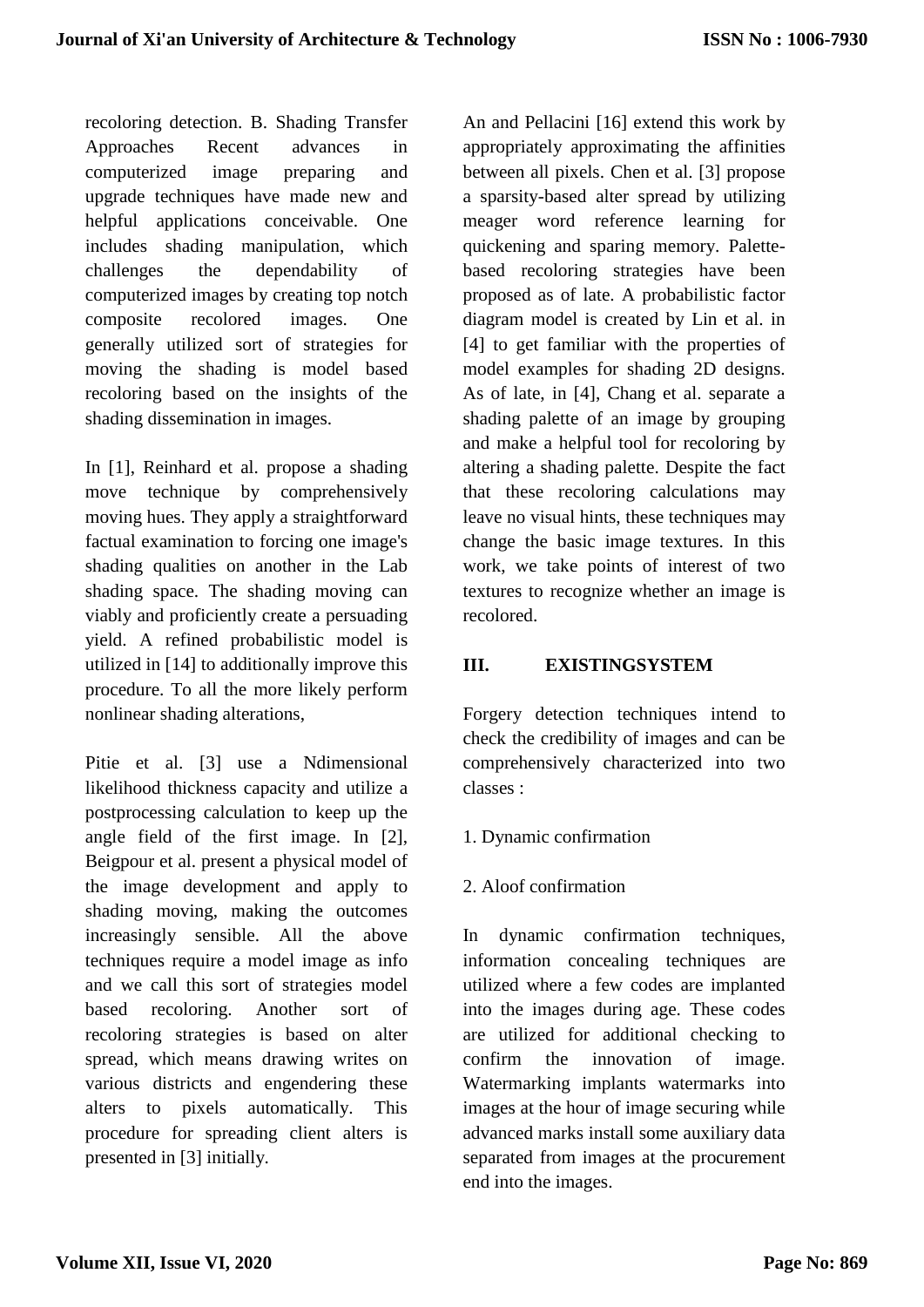• We are the main endeavor to recognize recolored images from natural images.

- We break down the inter-channel correlation and illumination consistency for natural images which may not hold after the shading move activity.
- Based on these two properties, we propose a deep discriminative model for recoloring detection.

## **IV.PROPOSEDSYSTEM**

. Existing forgery detection strategies receive some depiction techniques to join the data accomplished by proof estimators. The first image in RGB channels as the contribution since it contains data about the image, for example, shading and auxiliary features. Subsequent to separating forgery-significant features, we utilize a feature fusion network to refine these features and yield the likelihood of credibility.

We produce a huge scope and great training dataset for training the proposed network.They can portray the inborn properties of forgery development and help recognizing the credibility of an image.

Determined Evidences Inter-Channel Correlation. Most business computerized cameras are furnished with an image sensor, charge-coupled gadget (CCD) or correlative metal-oxide-semiconductor (CMOS) and get the shading data of every pixel utilizing a CFA [9]. For instance, the Bayer exhibit [4], the most every now and again utilized CFA, comprises of four channels: red, blue, and two green channels. The green pixels are inspected on a quincunx cross section while the red and blue pixels are tested on rectilinear grids. Subsequently, the caught images by such cameras incorporate explicit correlations which are probably going to be decimated during manipulation. Rather than investigating the property of one exceptional CFA design, we center around the basic correlations among a scope of CFA calculations. Gunturk et al. [4] have indicated that high-recurrence segments across image shading channels are firmly connected and comparable.

For most images, the correlation coefficients go from 0.98 to 1. Furthermore, this correlation has been broadly utilized in CFA de-mosaicking [4]–[5]. We abuse this property to recognize recolored images by DIs. The DIs can be officially portrayed as Ic1−Ic2, where c1, c2  $\{R, G, B\}$  and the c2 channel ordinarily utilize the green (G) shading channel. Take the inter-channel correlation into thought, the DIs can be given by Ic1−Ic2 = I l c1+I h c1−I l c2−I h c2  $\approx$  I l c1−I l c2  $\approx$  fLP F (Ic1−Ic2) (1) where I h c1  $\approx$  I h c2 because of the closeness of high-recurrence segments [41], h and l signify the high-recurrence and lowrecurrence segments of image shading channels and fLP F is a low-pass channel. As we can see from Equ. (1), a distinction image (DI) from natural images is roughly proportionate to itself in the wake of going through a low-pass channel. Hence, contrasted with the first shading channels, the DIs are smoother because of the absence of edges or subtleties..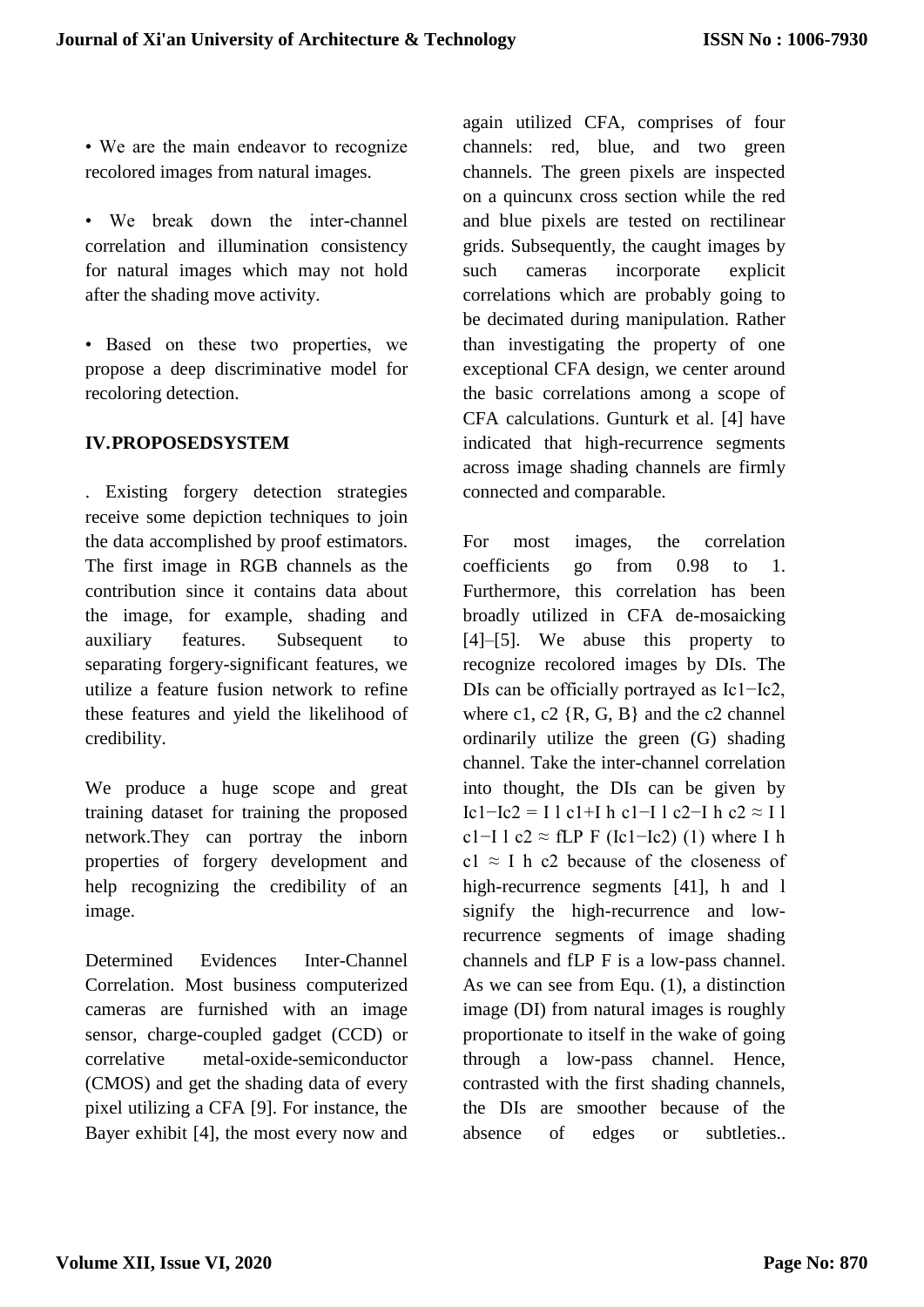

Fig. 2. Overview of our proposed approach. Given an image to be judged, the difference images (DIs) and the illuminant map (IM) are calculated firstly. Then the DIs and IM together with the input image in RGB channels are served as the inputs of our deep neural network. The network backbone is based on the VGG network and outputs a two-dimensional vector for distinguishing the input is recolored or not

Network Architecture. These two properties can be utilized for recognizing whether a photo is recolored. As is appeared in Figure 2, given an image to be judged, we initially ascertain the DIs and the IM based on [12] for the information. At that point, we utilize the first image in RGB channels, the DIs, and IM as the contributions to our network. The spine is based on the ongoing VGGnet [7], which is a 16-layer model. The convolutional layers for the most part have little  $3 \times 3$ channels, which beat bigger channels [7]. Our network contains three stages: feature extraction, fusion, and the last grouping step, which are named in Figure 2. In the feature extraction stage, we remove the features of each info utilizing the initial three convolutional phases of the VGGnet. This stage is equivalent to depiction techniques in conventional strategies. The boundaries for various data sources are not shared. In the fusion stage, we initially associate the features removed in the front stage by a connect layer. At that point the stayed two phases of the VGGnet are applied to the associated features, trailed by two 4096-measurement completely associated layers. Contrasted with customary techniques, this stage is utilized to supplant the feature determination or combination part.

Execution. During training, we utilize a bunch size of 10, and a fix size of 224  $\times$ 224. We utilize the Stochastic Gradient Descent (SGD) [5] for streamlining. The taking in rate begins from 0.0001 and is isolated by 10 when the blunder levels. We utilize a weight rot of 0.0005 and a force of 0.9. For all the outcomes announced in the paper, we train the network for 40 age, which takes around 42 hours on a NVidia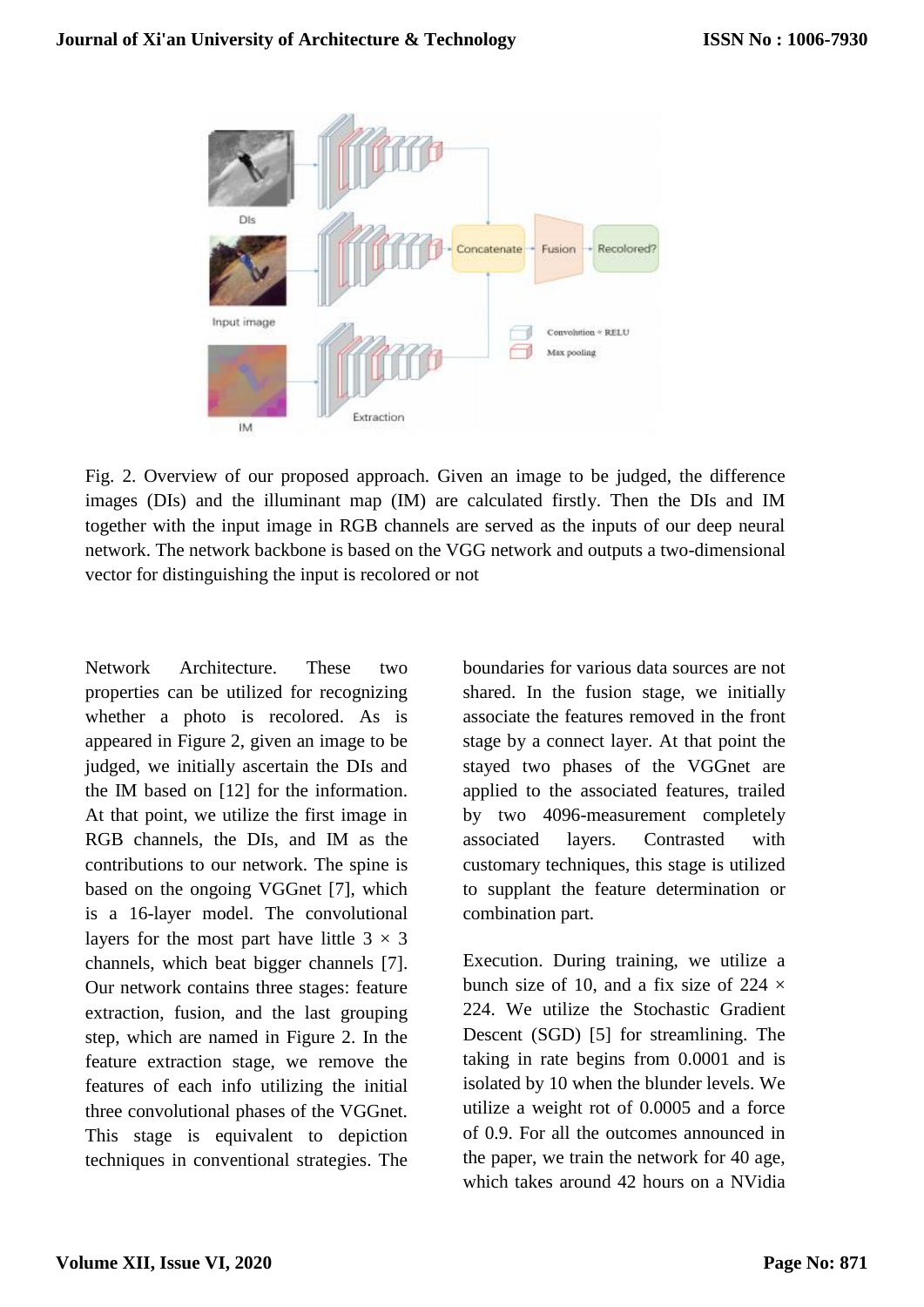K40 GPU, and report all the exploratory outcomes at 40 ages. The union plot of the proposed network is given in Figure 5. As can be seen, misfortune esteem diminishes clearly in the first ages and arrives at the strength around the 40th age on the approval set. Since our methodology makes a decision about an image in a solitary forward pass, it is computationally proficient. Utilizing a NVidia K40 GPU, we can process a  $512 \times 512$  image inside 0.1s, which shows that our model can manage enormous information.

#### **RESULTS ANALYSIS**

In this work, we present a novel deep learning approach for recolored image detection. Both the inter-channel correlation and the illumination consistency are utilized to help the feature extraction. We expand on the structure standard of our Recent and systematically approve the soundness by running various investigations. Moreover, two recolored datasets with various sources are made and the superior of our Recent shows the viability of the model. We trust our straightforward yet successful Recent will fill in as a strong gauge and assist future with looking into in recolored images detection. Our future work will concentrate on structuring progressively viable network architecture and looking for some significant level prompts for better recognizing.

## **CONCLUSION**

In this venture, we offer a grayscale way to deal with Reminder image detection. Interchannel correspondence, softness, and consistency Feature Extraction. We are extending the structure hypothesis by assessing our sound strategy and a few tests are running. Additionally, two recolored Databases with various assets have been created and superior uncovers the presentation of our film Model. We trust in our basic yet valuable grayscale, it goes about as a strong premise and assists future with inquiring about Images detection. Our future work should concentrate on plan. The most valuable network setup and some are searching for Best great determinations.

## **REFERENCE:**

- 1. E. Reinhard, M. Ashikhmin, B. Gooch, and P. Shirley, "Color transfer between images," IEEE Computer Graphics Applications, vol. 21, no. 5, pp. 34–41, 01.
- 2. S. Beigpour and J. van de Weijer, "Object recoloring based onintrinsic image estimation," ICCV, 10.
- 3. X. Pan and S. Lyu, "Region duplication detection using image feature matching," IEEE Transactions on Information

Forensics and Security, vol. 5, no. 4, pp. 857–867,10.

- 4. X. Zhao, J. Li, S. Li, and S. Wang, "Detecting digital image splicing in chroma spaces,"in Digital Watermarking - International Workshop=, 10, pp. 12–22.
- 5. . M. C. Stamm and K. J. R. Liu, "Forensic detection of image manipulation using statistical intrinsic fingerprints," IEEE Transactions on Information Forensics and Security, vol. 5, no. 3, pp. 492–506,10.
- 6. K Geetha, K Gurunadha Guptha, S N V A S R K Prasad, "Privacy-Preserving